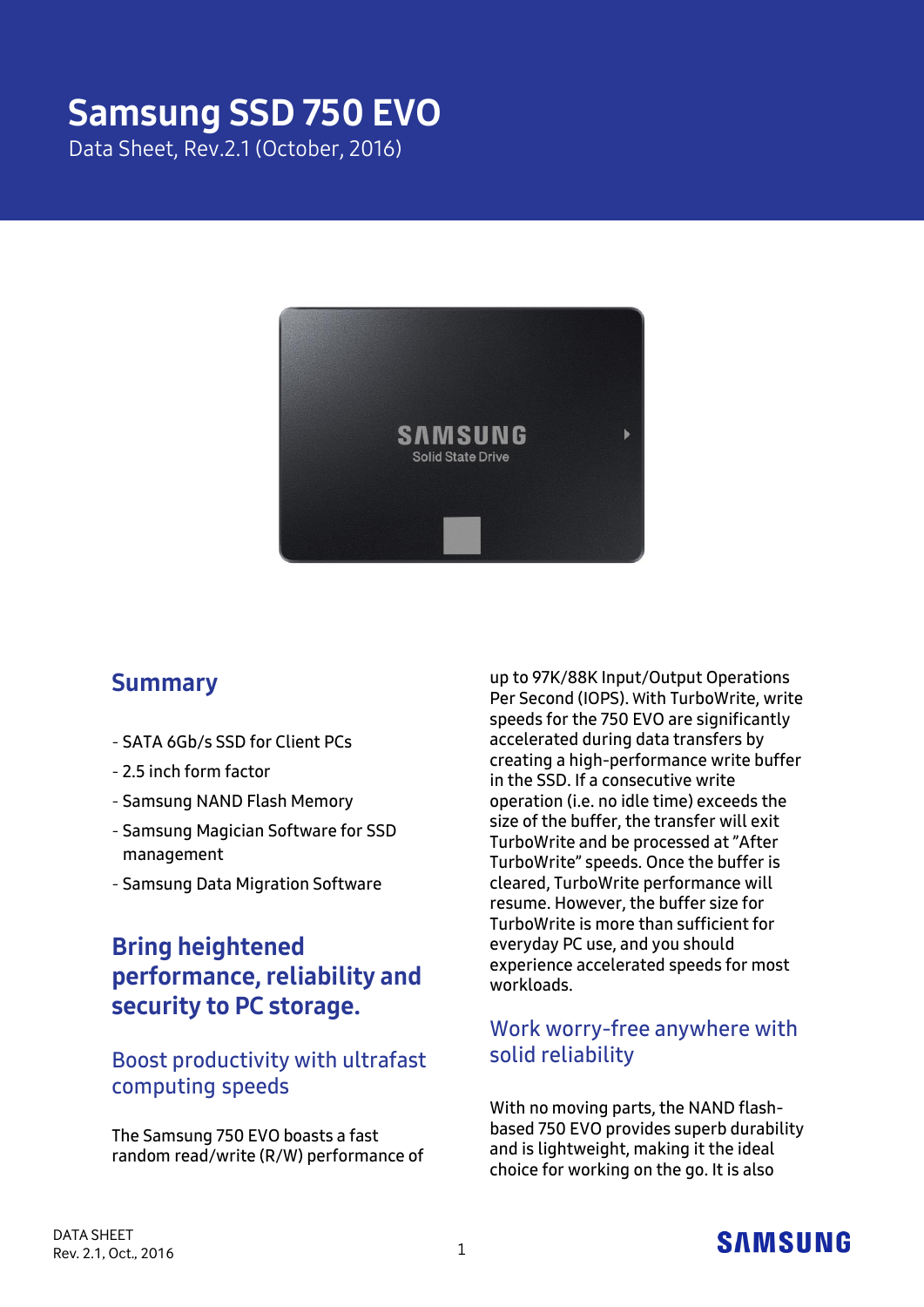**shock and vibration resistant for worryfree operation. Guaranteeing up to 100 Terabytes Written (TBW) or up to 3 years\* with 1.5 million Mean Time Between Failures (MTBF), the 750 EVO provides outstanding reliability.**

**\* 3 years or TBW (see page 3), whichever comes first**.

### **Secure priceless data with advanced data encryption**

**Data security is of the utmost importance for businesses and personal PC use as well. The 750 EVO ensures it remains safe with Samsung SED technology. It includes an AES 256-bit hardware-based encryption engine to ensure that your personal files remain secure. Being hardware-based, the encryption engine secures your data without performance degradation that you may experience with a softwarebased encryption.**

### **Convenient Samsung Software**

**The Samsung Data Migration software is simple to use – yet provides a very powerful "Custom Cloning" feature that makes migration work even when source data is greater than the SSD's capacity.**

**The magician software eliminates the confusion and uncertainties of SSD management, making it simple for users to maximize the performance and lifetime of their Samsung SSD. In addition to its performance optimization features, Magician also provides 750 EVO users the option to enable RAPID mode (Real time Accelerated Processing of Input-output Data) – an innovative performance enhancement that processes data on a system level by using free DRAM memory as a cache. Once enabled in Magician, RAPID mode provides an overall PC performance boost**

## **SAMSUNG**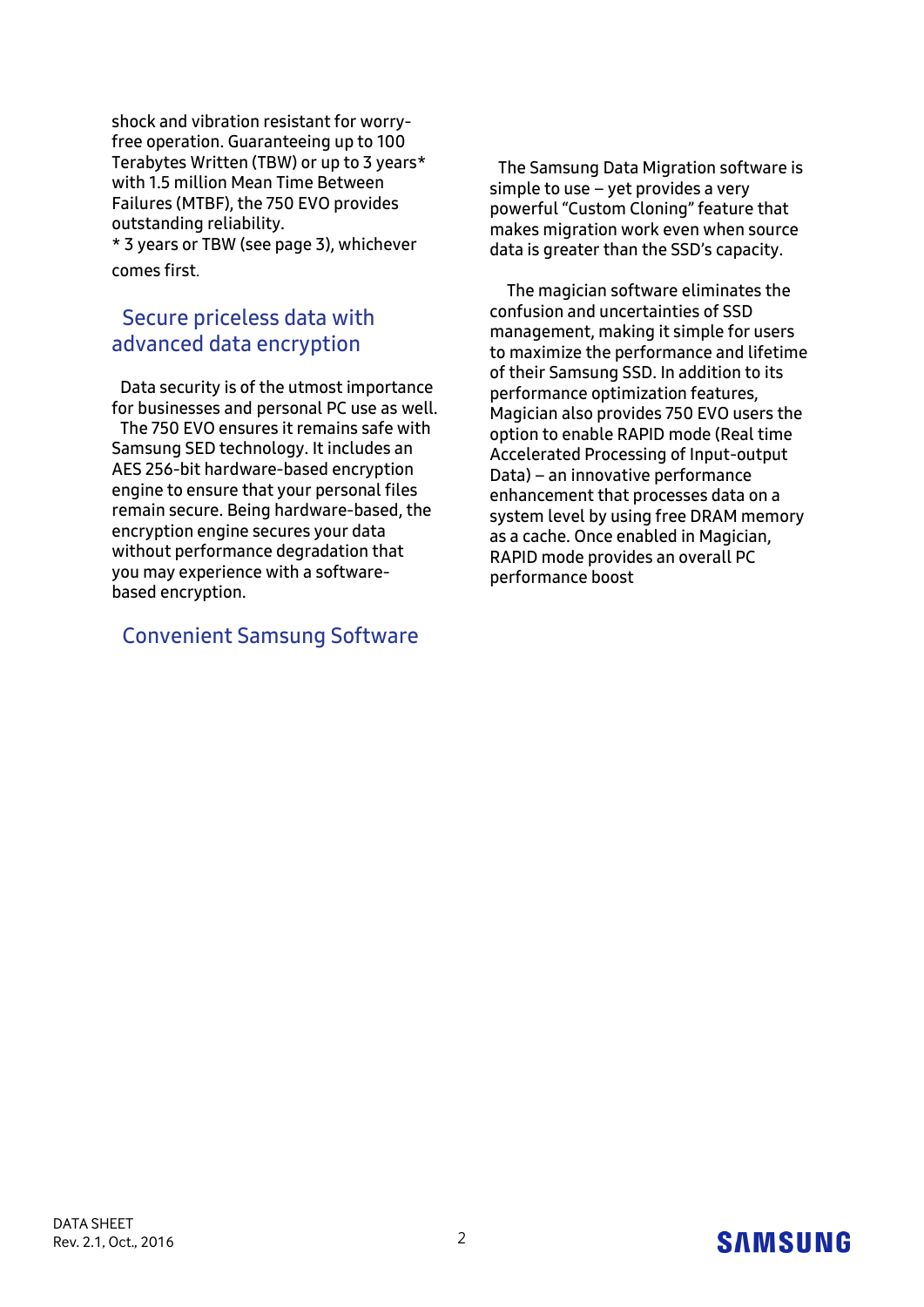### **Technical Specifications**

| Samsung SSD 750 EVO        |                                                                      |  |  |  |
|----------------------------|----------------------------------------------------------------------|--|--|--|
| <b>Usage Application</b>   | <b>Client PCs</b>                                                    |  |  |  |
| Capacity                   | 120GB, 250GB, 500GB                                                  |  |  |  |
| Dimensions (LxWxH)         | 100 x 69.85 x 6.8 (mm)                                               |  |  |  |
| Interface                  | SATA 6Gb/s (compatible with SATA 3Gb/s and SATA 1.5Gb/s)             |  |  |  |
| Form Factor                | 2.5 inch                                                             |  |  |  |
| Controller                 | Samsung MGX controller                                               |  |  |  |
| <b>NAND Flash Memory</b>   | Samsung NAND Flash Memory                                            |  |  |  |
| <b>DRAM Cache Memory</b>   | 256MB DDR3 for 120GB and 250GB,                                      |  |  |  |
|                            | 512MB LPDDR3 for 500GB                                               |  |  |  |
| Performance*               | Max. 540 MB/s<br>Sequential Read:                                    |  |  |  |
|                            | Sequential Write**:<br>Max. 520 MB/s                                 |  |  |  |
|                            | 4KB Random Read (QD1):<br>Max. 10,000 IOPS                           |  |  |  |
|                            | 4KB Random Write(QD1):<br>Max. 40,000 IOPS                           |  |  |  |
|                            | Max. 94,000 IOPS (120GB)                                             |  |  |  |
|                            | Max. 97,000 IOPS (250GB)<br>4KB Random Read(QD32):                   |  |  |  |
|                            | Max. 98,000 IOPS (500GB)                                             |  |  |  |
|                            | Max. 88,000 IOPS<br>4KB Random Write(QD32):                          |  |  |  |
| Data Security              | AES 256-bit Full Disk Encryption (FDE)                               |  |  |  |
| Weight                     | Max. 45g                                                             |  |  |  |
| Power Consumption***       | Active (Average, Type): Max. 3.7W<br>Idle: 50mW<br>Device Sleep: 5mW |  |  |  |
| <b>Supporting features</b> | TRIM (Required OS support), Garbage Collection, S.M.A.R.T            |  |  |  |
| Temperature                | 0°C to 70°C<br>Operating:<br>Non-Operating:<br>-40°C to 85°C         |  |  |  |
| Humidity                   | 5% to 95%, non-condensing                                            |  |  |  |
| Vibration                  | Non-Operating:<br>20~2000Hz, 20G                                     |  |  |  |
| <b>Shock</b>               | Non-Operating:<br>1500G, duration 0.5m sec, 3 axis                   |  |  |  |
| Reliability                | MTBF: 1.5 million hours                                              |  |  |  |
| <b>TBW</b>                 | 120GB: 35 TBW(Tera-Bytes Written)                                    |  |  |  |
|                            | 250GB: 70 TBW                                                        |  |  |  |
|                            | 500GB: 100 TBW                                                       |  |  |  |
| Warranty                   | 3 years limited                                                      |  |  |  |

<sup>\*</sup> Sequential performance measurements based on CrystalDiskMark v.3.0.1. Random performance measurements based on Iometer1.1.0 Performance may vary based on SSD's firmware version, system hardware & configuration.

\*\* Sequential Write performance measurements based on TurboWrite technology. , The sequential write performances after TurboWrite region are 130MB/s(120GB), 250MB/s(250GB) and 300MB/s(500GB).

\*\*\* Power consumption measured with IOmeter 1.1.0 with Intel i7-4770K, DDR3 8GB, Intel® DH87RL OS- Windows7 Ultimate x64 SP1



Test system configuration : Intel Core i7-4790K @ 4.0GHz, DDR3 1600MHz 8GB, OS – Windows7 Ultimate x64 SP1, IRST 13.0.3.1001, Chipset : Intel® Z97PRO